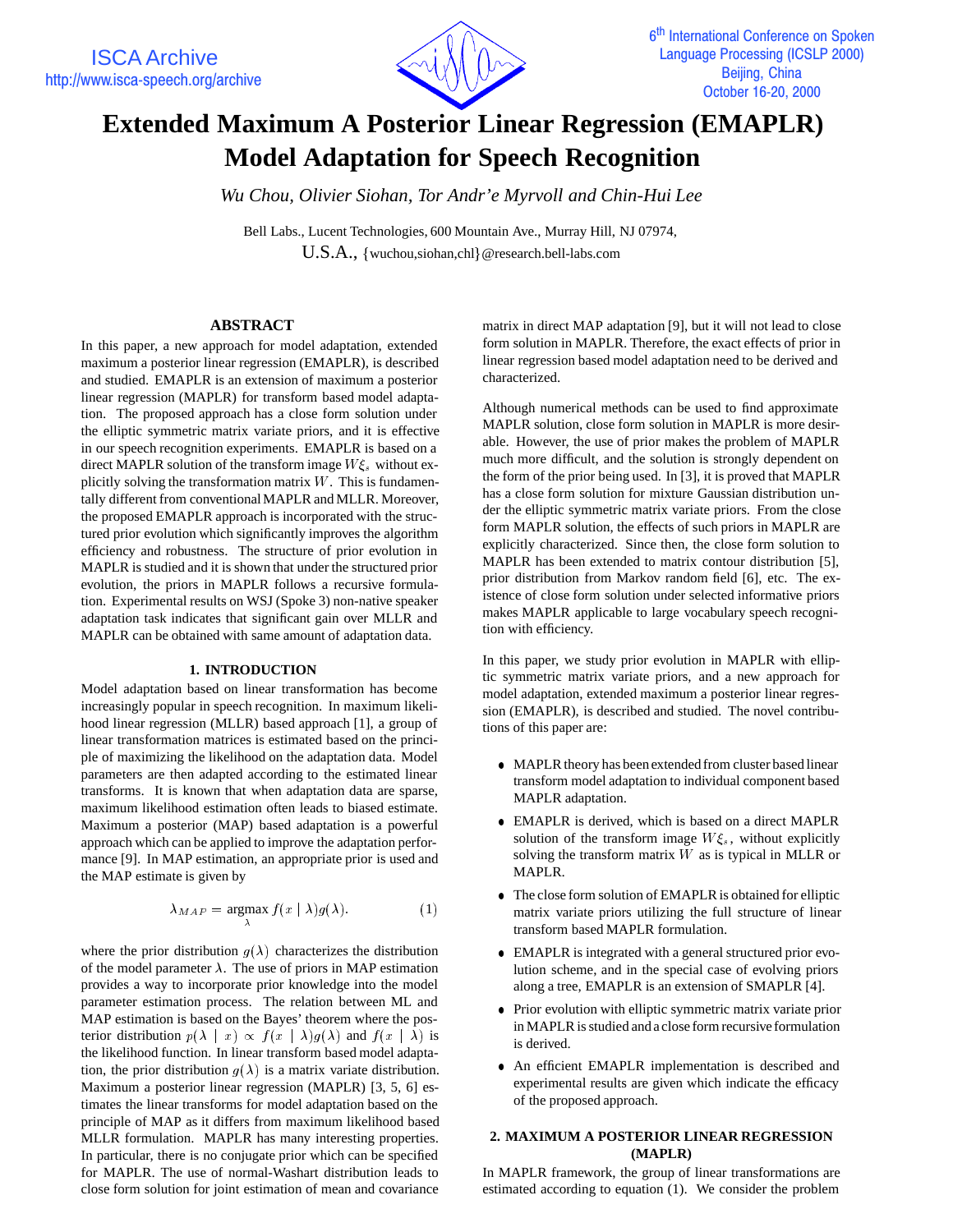of linear transformation based adaptation of the mean vectors in HMMs. With mixture Gaussian observation densities, the adapted mean in mixture component <sup>s</sup> in the mixture Gaussian density is given by

$$
\hat{\mu_s} = W_s \xi_s \tag{2}
$$

where  $W_s$  is an  $n \times (n + 1)$  matrix, and  $\xi_s$  is an extended mean vector (we consider general offset case)  $\xi_s = [1, \mu_{s_1}, ..., \mu_{s_n}]$ . The auxiliary Q-function under EM algorithm for MAPLR with prior matrix distribution  $p(W_s)$  is given by

$$
Q(\lambda, \bar{\lambda}) = a + \log p(W_s) + \sum_{t, n, m} \gamma_t(n, m) \log(o_t | W_s, \mu_{n, m}, \Sigma_{n, m}^{-1}),
$$
\n(3)

where a is a term not relevant to W,  $\gamma_t(n, m) = P (s_t = n, l_t =$  $m | O, \lambda$  is the probability of being in state n and mixture m at time t given observation sequence  $O = \{o_1, ..., o_T\}$ . To reduce the complexity of notation, we consider the following relevant part in Q-function:

$$
Q(\lambda, \bar{\lambda}) = \log p(W_s) + \sum_{t, n, m} \gamma_t(n, m) (\sigma_t - W_s \xi_s)' \Sigma_s^{-1} (\sigma_t - W_s \xi_s),
$$
\n(4)

where s is a generic index and a function of  $(t, n, m)$ .

Let  $X = (X_{i,j}) = (X_1, ..., X_n)'$  be an  $N \times P$  random matrix with  $E(X_i) = \mu_i = (\mu_{i,1}, ..., \mu_{i,p})$ . A random matrix X with values  $x \in R^{N \times P}$  has a distribution belonging to the family of elliptically symmetric matrix variate distribution with location parameter  $\bar{U} = (\bar{\mu}_1, ..., \bar{\mu}_N)'$  and scale matrix  $\Delta = diag(\Sigma_1, ... \Sigma_N)$ , if its probability density function can be written as  $f_X(x) = (det \Delta)^{-1/2} q \left( \sum_{i=1}^N (x_i - \mu_i)' \Sigma_i^{-1} (x_i - \mu_i) \right),$ where q is a exponential function in  $[0,\infty)$  of the sum of N quadratic forms  $(x_i - \mu_i)' \Sigma_i^{-1} (x_i - \mu_i)$ ,  $i = 1, ..., N$  [7]. For a given matrix W, we denote the i-th row of W by  $W(\underline{i})$  and the j-th column of W by  $W(|j)$ . Elliptic symmetric matrix variate distribution can also be defined through column vectors. It corresponds to apply the current definition to the transpose of the matrix <sup>X</sup>.

MAPLR solution can be derived from (4) as a maximum of  $Q(\lambda, \overline{\lambda})$ . To maximize  $Q(\lambda, \overline{\lambda})$  with respect to W, it is necessary to differentiate  $Q(\lambda, \bar{\lambda})$  with respect to W and solve equation

$$
\frac{dQ(\lambda,\bar{\lambda})}{dW} = 0,\t\t(5)
$$

where the solution involves both parameters of the model and parameters of the priors. These additional parameters of the priors are called hyperparameters and must be specified in MAPLR model adaptation.

#### **3. STRUCTURED PRIOR EVOLUTION IN MAPLR**

One critical issue in MAPLR is how to construct informative priors during model adaptation. This problem becomes acute when adapting model using a large regression tree or a large directed graph. In MAPLR, the purpose of using a large regression tree is to correlate model parameters and form cluster based transform matrix  $W$ . The appropriate priors need to be specified for each cluster node in order to form MAPLR estimation of <sup>W</sup>. In [8], a structured maximum a posterior (SMAP) algorithm was developed for direct MAP adaptation of model parameters. In this paper, we consider a general structured prior evolution for MAPLR which is only based on the hierarchical prior approximation, not on the tree structure nor on the existence of a cluster

Gaussian. Therefore, it can be applied to various structures in MAPLR. The idea behind this approach is to allow priors to evolve in a structurally controlled fashion along a selected path in a directed graph, where tree structure is one special case. Consider  $t_0 \rightarrow t_1 \rightarrow t_2... \rightarrow t_l$  is a path from node  $t_0$  to node  $t_l$ , and let  $W^{(0)}, W^{(1)}, ..., W^{(l-1)}, W^{(l)}$  be the MAPLR solution of the transform matrices on the path from  $t_0$  to  $t<sub>l</sub>$ . The structured prior evolution in MAPLR is a method of deriving priors from  $t_0$  to all following nodes on the path. In this approach, the mode of the prior distribution at each node is taken to be the MAPLR solution of its predecessornode. In the case of elliptic symmetric matrix variate prior distribution and  $t_0$  to  $t_i$  is a directed path, the location parameter matrix of prior at node  $t_l$  has the following form:

$$
\bar{U}^{(l)} = W^{(l-1)},\tag{6}
$$

where  $W^{(l-1)}$  is the MAPLR solution at the predecessor node  $t_{l-1}$ . Once the prior distribution is specified for the path root node, priors at subsequent nodes can be derived through this prior evolution process. In addition to other interpretations used in [4], such a structured prior evolution is meaningful in that it introduces a subjective knowledge that the transformation at the child node should be close to the MAPLR transformation at its parent node, and the data distribution at the child node is smoothed by this informative prior information embedded in the transforms of its predecessors along the evolution path. For the rest of this section, we focus on the special prior structure with elliptic symmetric matrix variate priors in MAPLR.

It is proved [3] that with elliptical symmetric matrix variate priors, the close form solution of MAPLR is given by:

$$
W(\underline{i}) = (G^{(i)} + \Sigma_i^{-1})^{-1} (Z(\underline{i})) + \mu(\underline{i}) \Sigma_i^{-1}), \tag{7}
$$

where  $W(i)$  is the *i*-th row of the transform matrix W,  $\mu(i)$  is the *i*-th row in the location parameter matrix and  $\Sigma_i^{-1}$  is the corresponding scale matrix in the elliptic symmetric matrix variate distribution,  $G^{(1)}$  and  $Z^{(1)}$  are corresponding matrices used in MLLR formulation for  $W(\underline{i})$ . Let  $A_l = (G_l^{(i)} + \Sigma_i^{-1}(l))^{-1}$ ,  $b_l = Z_l (\underline{i})$ ,  $c_l = \mu_l (\underline{i})$  and  $D_l = \Sigma_i^{-1} (l)$  with l indexing the tree level. With structured prior evolution and from (6),  $c_l = \mu_l(i) = W(i)^{(l-1)}$ . The MAPLR solution for i-th row of the transformation matrix at  $l$ -th level tree node can be represented using the following recursive relation:

$$
W(\underline{i}) = A_l(b_l + c_l D_l)
$$
  
=  $A_l b_l + A_l (A_{l-1}(b_{l-1} + c_{l-1} D_{l-1})) D_l$   
=  $A_l b_l + A_l A_{l-1} b_{l-1} D_l + A_l A_{l-1} c_{l-1} D_{l-1} D_l$   
= 
$$
\sum_{k=1}^l P_k b_k R_k + A_{l} \dots A_0 c_0 D_0 \dots D_l
$$
(8)

where  $P_k = \prod_{i=k}^k A_i$  and  $R_k = \prod_{i=k+1}^k D_i$ . This recursive relation is reminiscent to the recursive relation derived in SMAP for direct MAP model parameter adaption[9]. It shows that with structured prior evolution, the MAPLR solution is a combination of information from the data and the information from priors on the prior evolution path.

## **4. EXTENDED MAXIMUM A POSTERIOR LINEAR REGRESSION (EMAPLR)**

As pointed in [1], the reason in MLLR that we do not initiate a matrix <sup>W</sup> for each Gaussian distribution is because any unseen mixture is never updated, and if enough data is available to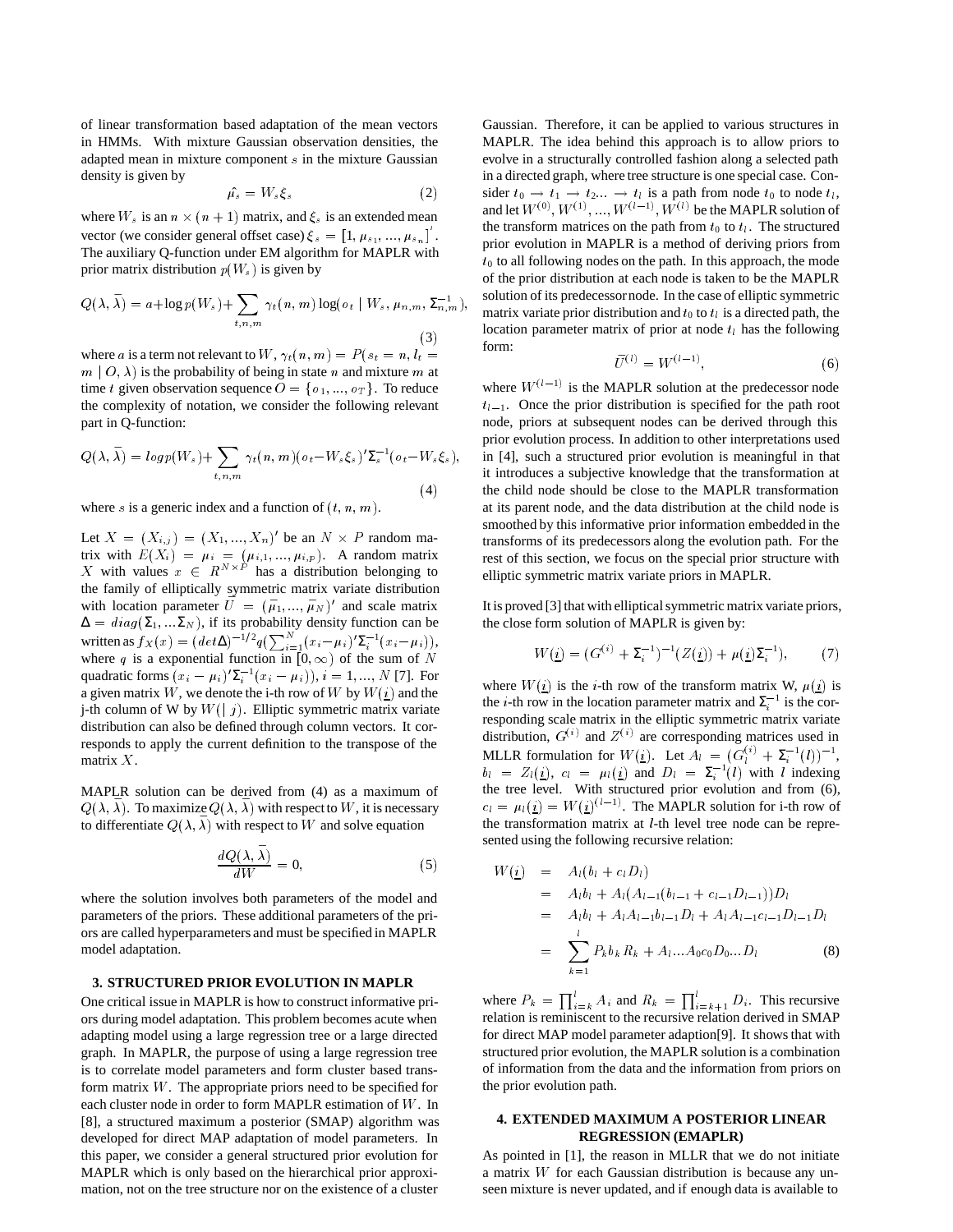estimate W then there is probably more than enough data to reestimate the model parameters, since there are usually more free parameters in <sup>W</sup> then in the mixture itself. MLLR and MAPLR are all based on the estimation of transformation matrix W and then apply the estimated transformation matrix to adapt model parameters according to  $\mu_{new} = W \xi_s$ .

This is an indirect estimation of the transformed model parameters, and numerical errors in estimating <sup>W</sup> will carry over to the final results. Moreover, there are  $N \times (N + 1)$  free parameters in <sup>W</sup>. Even with certain amount of data, <sup>W</sup> at lower level tree node is often ill-conditioned and may not be solvable at the mixture component level. Therefore, the linear transform based adaptation is usually based on cluster of Gaussians in which different Gaussians in the cluster share the same transform. It is an effective solution to the unseen data problem, since all Gaussian distributions can be adapted at the same time sharing the cluster pooled adaptation data. When adaptation data is limited, cluster based model adaptation has the performance advantage over direct adaptation of model parameters. However, one drawback with cluster based adaptation is that the performance improvement can quickly saturate when the amount of adaptation data increases. On the other hand, direct adaptation can take advantage of more adaptation data, in which the adaptation is tailored to each individual model component and becomes more effective. This is a problem which plagues the effectiveness of cluster based model adaptation.

The key idea behind the proposed extended maximum a posteriori linear regression (EMAPLR) approach is to derive an exact estimate of  $\mu_{new} = W \xi_s$  for each mixture component without explicitly solving the transformation matrix <sup>W</sup>. The adapted model parameters (i.e. the new mean vector  $W\xi_s$ ) are solved directly through the EM formulation for MAPLR without explicitly solving the transformation matrix  $W$  as is typical. Therefore, mixture specific transform is applied for better adaptation efficiency. This is fundamentally different from the conventional MLLR or MAPLR which is based on solving the transformation matrix W first and then obtaining the image  $W \xi_s$  for each mixture component. With elliptic symmetric matrix variate priors, the close form solution of EMAPLR is obtained:

*Theorem:* Under certain conditions and elliptic symmetric matrix variate priors, the EMAPLR solution for each mixture component has the following form

$$
W\xi_s = (\tau I + \sum \gamma_t(n, m)I)^{-1} (\tau \bar{U}\xi_s + \sum \gamma_t(n, m) o_t)
$$
\n<sup>(9)</sup>

where  $\bar{U}$  is the location parameter matrix of the elliptic symmetric matrix variate distribution,  $\tau$  is a vector of positive constants,  $\gamma_t(n, m)$  is the posterior probability of being in state n and mixture m at time t given the observation  $O = \{o_1, ..., o_T\}.$ Proof to the theorem is given in the Appendix.

Under the structured prior evolution discussed in Section 3,  $\bar{U}\xi_s = W^{(l-1)}\xi_s$  where  $W^{(l-1)}$  is the MAPLR solution of the predecessor node, the EMAPLR formulation (9) becomes:

$$
W\xi_s = (\tau I + \sum \gamma_t(n, m)I)^{-1} (\tau W^{(l-1)}\xi_s + \sum \gamma_t(n, m)\sigma_t)
$$
\n(10)

It is important to note that for unseen mixture component, Eq. (10) reduces to MAPLR, and the model parameters are transformed by the cluster based MAPLR transform  $W^{(l-1)}$  . For seen mixture components, EMAPLR introduces a mixture component dependent MAPLR transform where the cluster based transform

|                  | % Word Error | <b>Reduction over Baseline</b> |
|------------------|--------------|--------------------------------|
| Baseline (SI-84) | 27.45%       | N/A                            |
| MLLR.            | 14.55%       | 47%                            |
| <b>SMAPLR</b>    | 14.39%       | 48%                            |
| EMAPLR           | 12.76%       | 53.5%                          |

 $W^{(l-1)}$  is incorporated as the mode of the prior. EMAPLR maintains the advantage of cluster based linear transform adaptation where each individual Gaussian is adapted through cluster correlation, either directly by the cluster based transform or by the MAPLR transform which incorporates the cluster based transform as its prior mode. The use of MAPLR is instrumental in EMAPLR, and cluster based transforms are integrated in the individual component based transform through the theoretical framework of MAPLR. EMAPLR inherits the good property of direct model parameter adaptation, and linear transform for each individual Gaussian will be different once the specific adaptation data for that Gaussianbecomes available. The adapted mean vector  $\mu_{new} = W \xi_s$  is derived directly from the EM formulation of MAPLR without explicitly solving  $W$  which may not be possible for low sample counts. For a fixed number of cluster transforms, it is shown that MAPLR converges to MLLR as the amount of data at each cluster increases. This is not the case for EMAPLR. EMAPLR takes the cluster based transforms from MAPLR as prior modes and performs a direct mixture component dependent MAPLR transform. This extension to MAPLR is significant and always maintained even the data at each cluster increases.

#### **5. EXPERIMENTAL RESULTS**

The speech recognition experiments were performed on the Wall Street Journal speaker adaptation task using the official 1993 Spoke 3 (S3) non-native speaker adaptation and evaluation data. The standard 5k trigram specified for the evaluation was used. The speech feature vector is MFCC based with standard 39 dimensions. There are 10 speakers in the data base with 40 adaptation sentences for each speaker. The speaker independent models were trained on the standard speaker independent WSJ training corpus (SI-84 and SI-284). The baseline speaker independent models were obtained using decision tree state tying. It is based on continuous mixture Gaussian observation densities and context dependent triphones with position dependent crossword context dependency.

A broad phonetic class tree was derived from the decision tree state tying and used to construct a group of linear transforms [1]. Two sample counts were used. One was for generating a true MAPLR linear transform and another one is significantly lower for prior scale factor estimation [3]. In order to reduce the number of hyperparameters, diagonal scale factor matrices  $\Sigma_i$  were used. The prior estimation was based on the structured prior evolution described in the previous section. At each cluster node, the location parameter matrix of the prior is derived from the structured prior evolution and the prior scale factor is estimated from the transforms with lower sample count. Due to the location-scale nature of elliptic symmetric matrix variate distribution, the number of data sample points needed for prior scale factor estimation can be set quite low. A lower bound threshold of 10 was used in the experiments. If the number of lower sample count transformations under that tree node is below the threshold, the scale factor matrix at the parent node will be used. The sample count for a MAPLR transform was set to 1000 and lower sample count to generate extra transforms for prior esti-